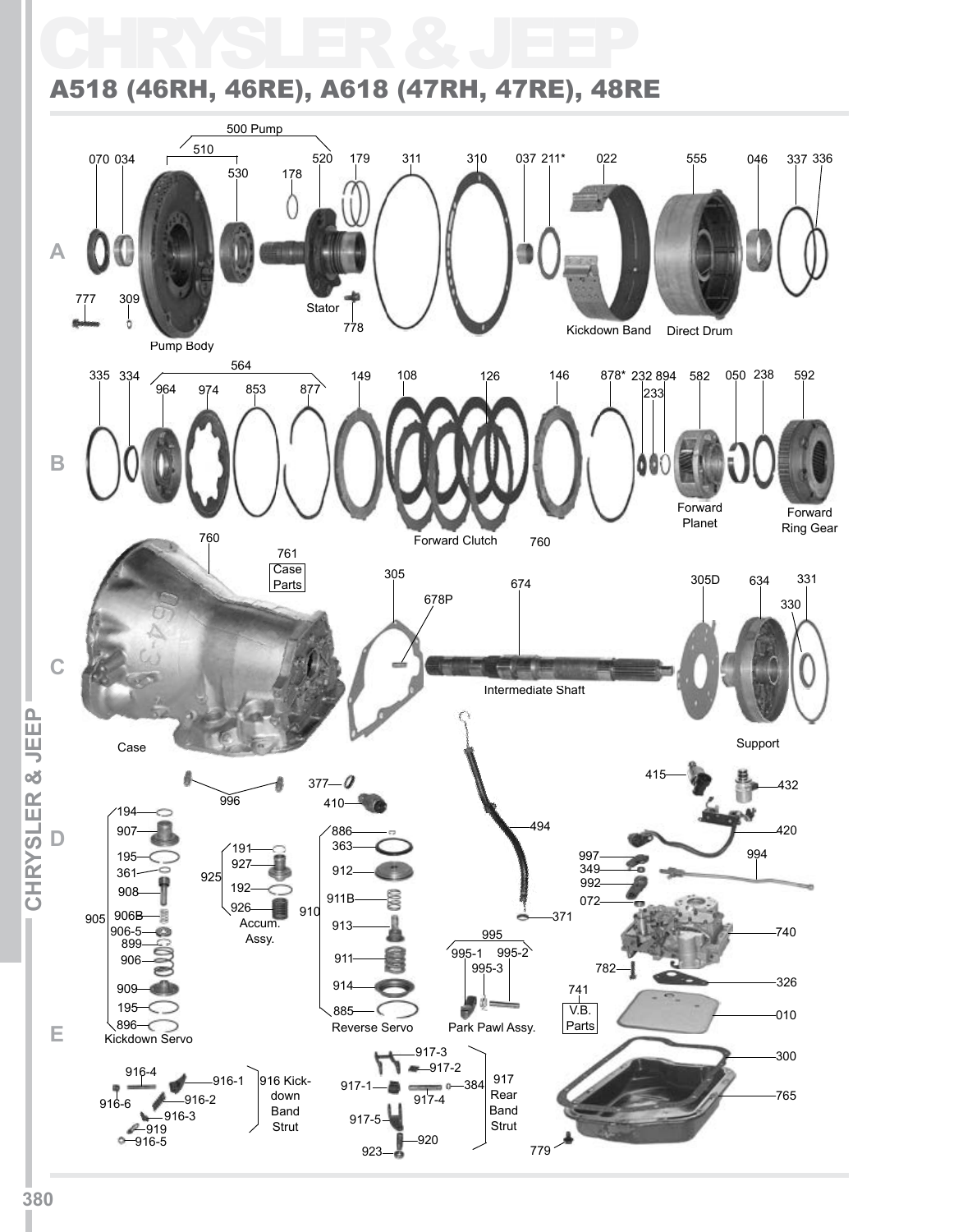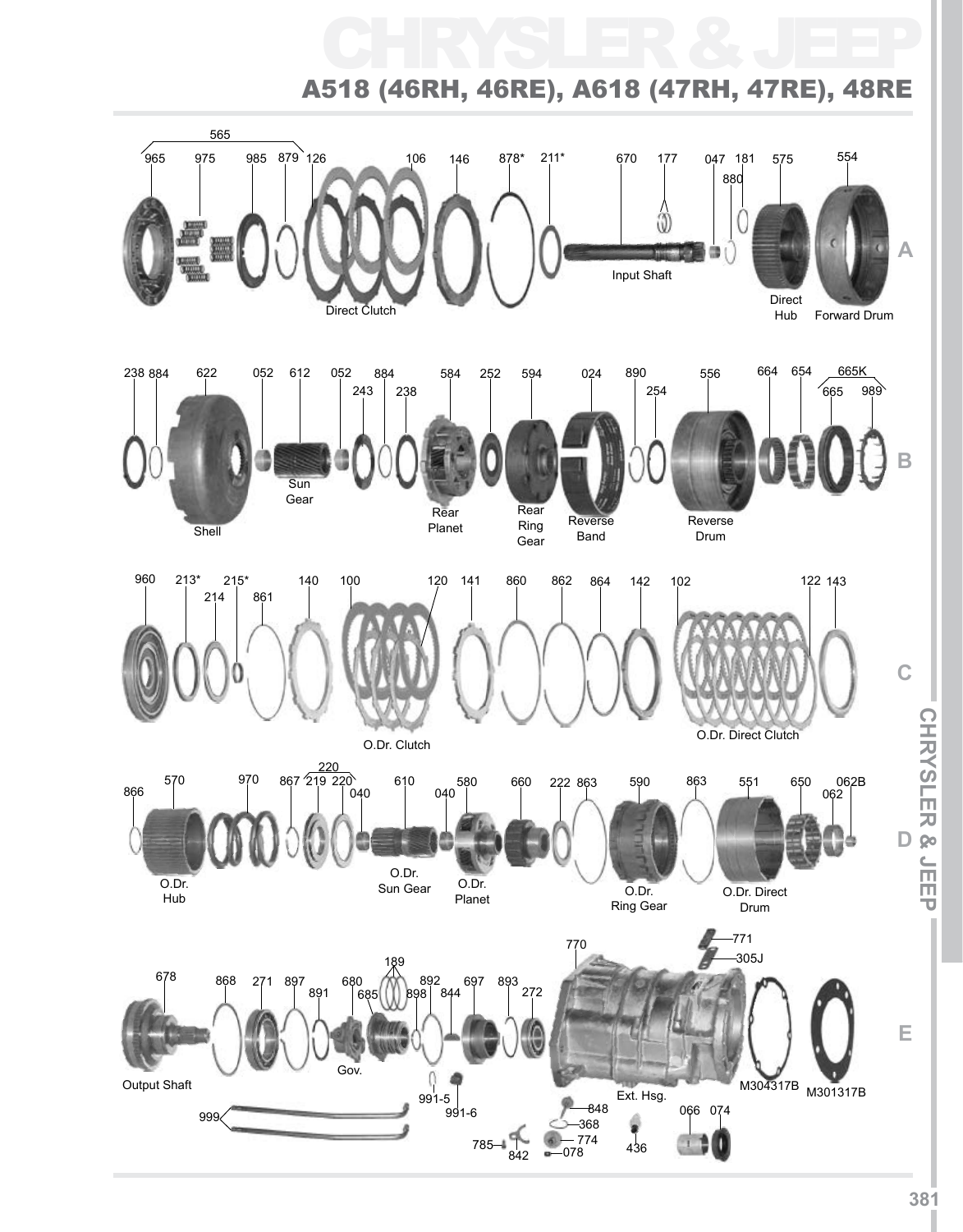|             | ILL# Part#     |        |                              | QTY | REF# |
|-------------|----------------|--------|------------------------------|-----|------|
|             |                |        | <b>OVERHAUL KITS</b>         |     |      |
|             |                |        |                              |     |      |
|             |                |        |                              |     |      |
|             |                |        |                              |     |      |
|             |                |        |                              |     |      |
|             |                |        |                              |     |      |
|             |                |        |                              |     |      |
|             |                |        |                              |     |      |
|             |                |        | <b>MASTER L/STEEL KITS</b>   |     |      |
|             |                |        |                              |     |      |
|             | $N1$           |        |                              |     |      |
|             |                |        |                              |     |      |
|             |                |        |                              |     |      |
|             |                |        |                              |     |      |
|             |                |        |                              |     |      |
|             |                |        |                              |     |      |
|             |                |        | <b>MASTER W/STEELS KITS</b>  |     |      |
|             |                |        |                              |     |      |
|             |                |        |                              |     |      |
|             |                |        |                              |     |      |
|             |                |        |                              |     |      |
|             |                |        |                              |     |      |
|             |                |        |                              |     |      |
|             |                |        |                              |     |      |
|             |                |        | <b>FILTERS</b>               |     |      |
|             |                |        |                              |     |      |
|             |                |        |                              |     |      |
|             |                |        |                              |     |      |
|             |                |        |                              |     |      |
|             |                |        |                              |     |      |
|             |                |        |                              |     |      |
|             |                |        | <b>FILTER KITS</b>           |     |      |
|             |                |        |                              |     |      |
|             |                |        |                              |     |      |
|             |                |        |                              |     |      |
| മ           |                |        |                              |     |      |
| ш           |                |        | <b>MISCELLANEOUS FILTERS</b> |     |      |
| ш           |                |        |                              |     |      |
|             |                |        |                              |     |      |
| න්          |                |        |                              |     |      |
| œ           |                |        |                              |     |      |
| ш           |                |        | <b>BANDS</b>                 |     |      |
|             | 022            |        |                              |     |      |
| ഗ           | 022            |        |                              |     |      |
|             | 022.           |        |                              |     |      |
| $\alpha$    | 022.           |        |                              |     |      |
| 玉           | 022            |        |                              |     |      |
| $\mathbf C$ | 022.           |        |                              |     |      |
|             | $022$<br>022   |        |                              |     |      |
|             | $022$          |        |                              |     |      |
|             | $024$          |        |                              |     |      |
|             | $024$          | 22900A |                              |     |      |
|             | $024$          |        |                              |     |      |
|             | $024$          |        |                              |     |      |
|             |                |        | <b>BUSHINGS</b>              |     |      |
|             |                |        |                              |     |      |
|             | $030$          |        |                              |     |      |
|             | 030            |        |                              |     |      |
|             | $030$          |        |                              |     |      |
|             | $030$<br>$030$ |        |                              |     |      |
|             | $030$          |        |                              |     |      |
|             | 034            |        |                              |     |      |
|             |                |        |                              |     |      |
|             |                |        |                              |     |      |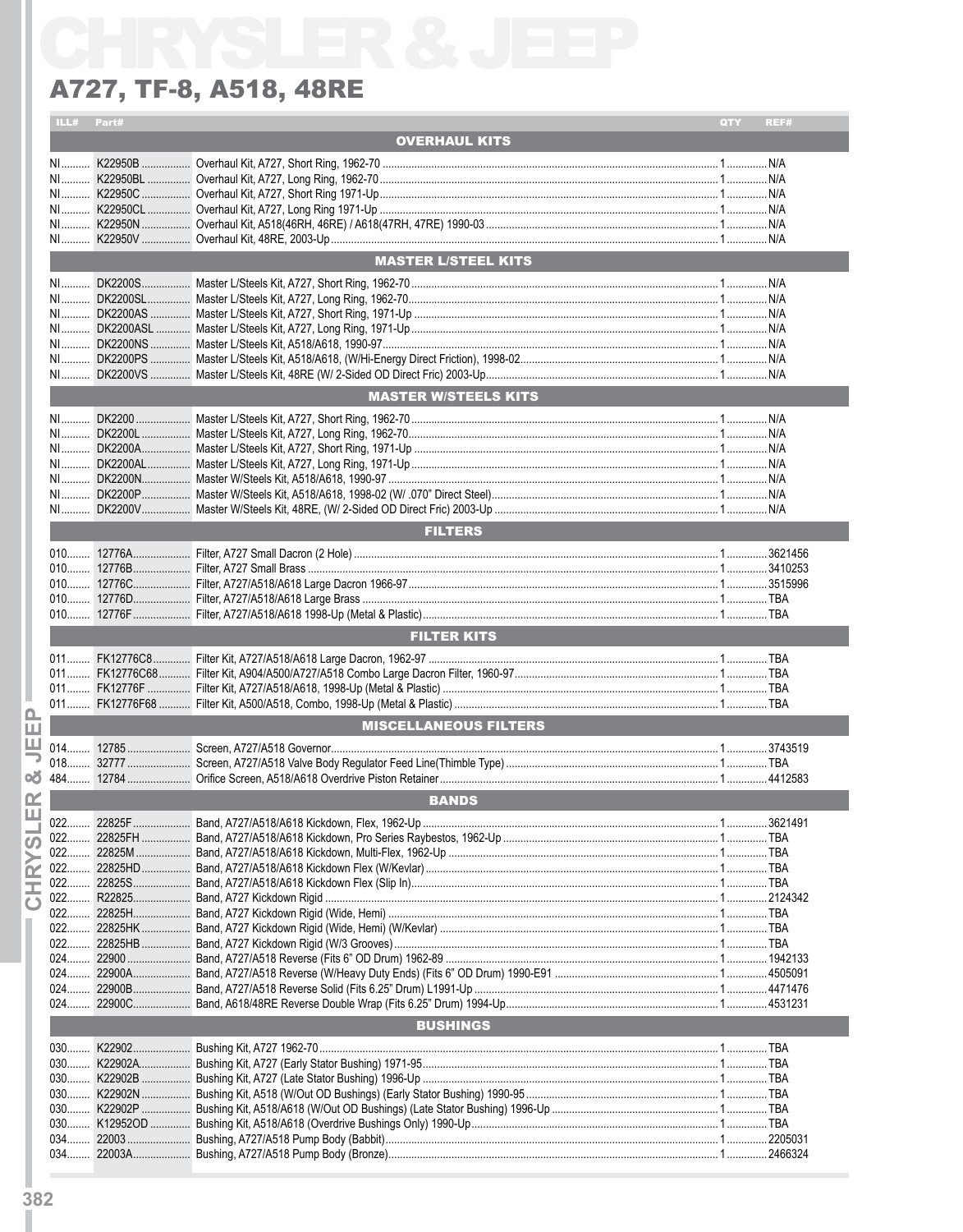| ILL# Part# |                         | QTY | REF# |
|------------|-------------------------|-----|------|
|            |                         |     |      |
|            |                         |     |      |
|            |                         |     |      |
|            |                         |     |      |
|            |                         |     |      |
|            |                         |     |      |
|            |                         |     |      |
|            |                         |     |      |
|            |                         |     |      |
| 046        |                         |     |      |
|            |                         |     |      |
|            |                         |     |      |
|            |                         |     |      |
| 050        |                         |     |      |
| $052$      |                         |     |      |
|            |                         |     |      |
|            |                         |     |      |
|            |                         |     |      |
| 066        |                         |     |      |
| $066$      |                         |     |      |
|            | <b>METAL CLAD SEALS</b> |     |      |
|            |                         |     |      |
|            |                         |     |      |
|            |                         |     |      |
|            |                         |     |      |
|            |                         |     |      |
|            |                         |     |      |
|            |                         |     |      |
|            |                         |     |      |
| 074        |                         |     |      |
|            |                         |     |      |
|            |                         |     |      |
|            |                         |     |      |
|            | <b>FRICTIONS</b>        |     |      |
|            |                         |     |      |
| $100$      |                         |     |      |
|            |                         |     |      |
|            |                         |     |      |
|            |                         |     |      |
|            |                         |     |      |
|            |                         |     |      |
| $122$      |                         |     |      |
|            |                         |     |      |
|            |                         |     |      |
|            |                         |     |      |
|            |                         |     |      |
|            |                         |     |      |
|            |                         |     |      |
|            |                         |     |      |
|            |                         |     |      |
| $108$      |                         |     |      |
|            |                         |     |      |
|            |                         |     |      |
|            |                         |     |      |
|            |                         |     |      |
|            |                         |     |      |
|            |                         |     |      |
|            |                         |     |      |
|            |                         |     |      |
|            |                         |     |      |
|            |                         |     |      |
|            |                         |     |      |
|            |                         |     |      |
|            |                         |     |      |
|            |                         |     |      |
|            |                         |     |      |
|            |                         |     |      |
|            | <b>STEELS</b>           |     |      |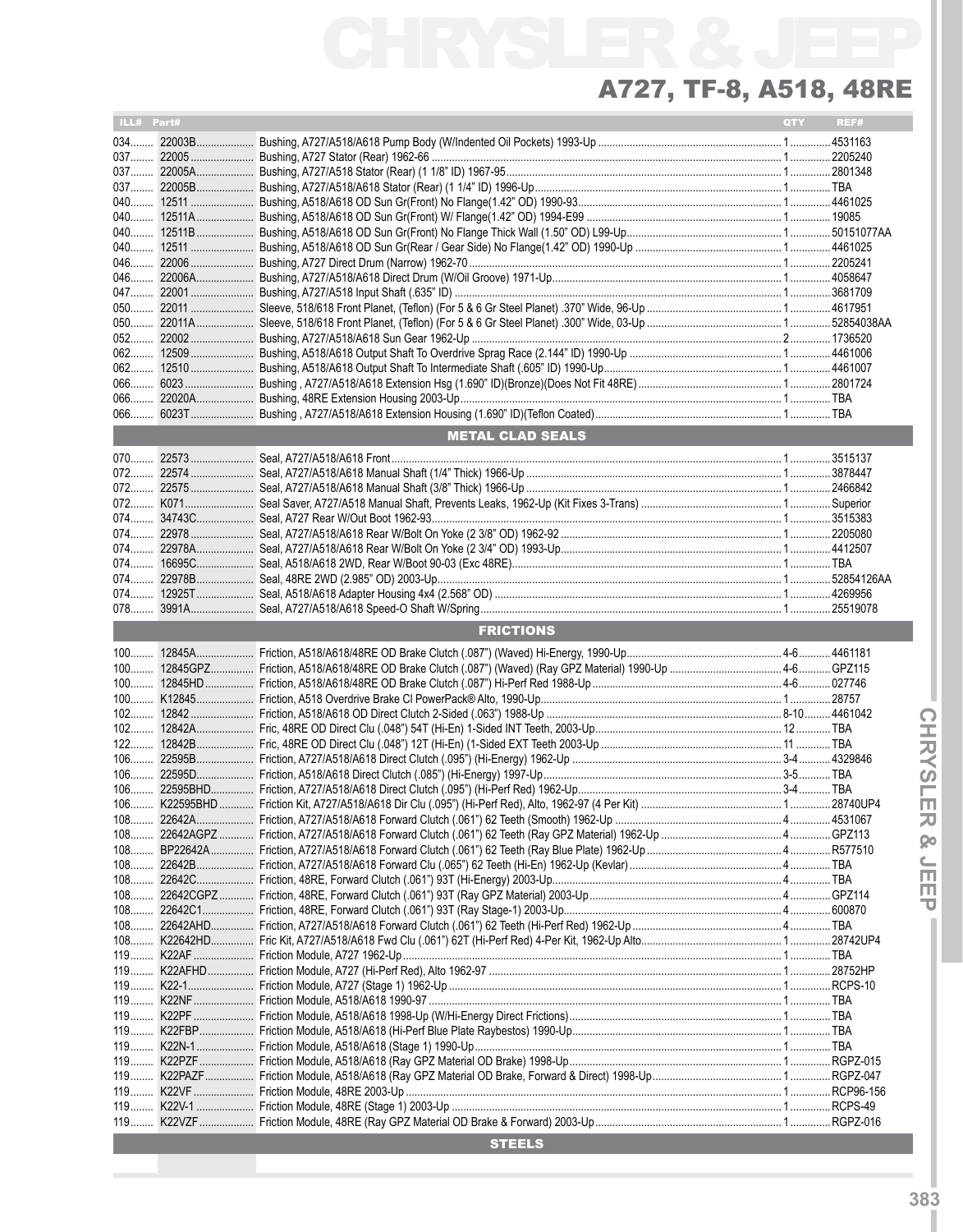|       |            | A727, TF-8, A518, 48RE |            |      |
|-------|------------|------------------------|------------|------|
|       | ILL# Part# |                        | <b>QTY</b> | REF# |
|       |            |                        |            |      |
|       |            |                        |            |      |
|       |            |                        |            |      |
|       |            |                        |            |      |
|       |            |                        |            |      |
|       |            |                        |            |      |
|       |            |                        |            |      |
|       |            |                        |            |      |
|       |            |                        |            |      |
|       |            |                        |            |      |
|       |            |                        |            |      |
|       |            |                        |            |      |
|       |            |                        |            |      |
|       |            | <b>PRESSURE PLATES</b> |            |      |
|       |            |                        |            |      |
|       |            |                        |            |      |
|       |            |                        |            |      |
|       |            |                        |            |      |
|       |            |                        |            |      |
|       |            |                        |            |      |
|       |            |                        |            |      |
|       |            |                        |            |      |
|       |            |                        |            |      |
|       |            |                        |            |      |
|       |            | <b>VALVE BODY KITS</b> |            |      |
|       |            |                        |            |      |
|       |            |                        |            |      |
|       |            |                        |            |      |
|       |            |                        |            |      |
|       |            |                        |            |      |
|       |            |                        |            |      |
|       |            |                        |            |      |
|       |            |                        |            |      |
|       |            |                        |            |      |
|       |            |                        |            |      |
|       |            |                        |            |      |
|       |            |                        |            |      |
|       |            |                        |            |      |
|       |            |                        |            |      |
|       |            |                        |            |      |
|       |            |                        |            |      |
|       |            | <b>SEALING RINGS</b>   |            |      |
|       |            |                        |            |      |
|       |            |                        |            |      |
|       |            |                        |            |      |
|       |            |                        |            |      |
|       |            |                        |            |      |
|       |            |                        |            |      |
|       |            |                        |            |      |
|       |            |                        |            |      |
|       |            |                        |            |      |
|       |            |                        |            |      |
|       |            |                        |            |      |
|       |            |                        |            |      |
|       |            |                        |            |      |
|       |            |                        |            |      |
|       |            |                        |            |      |
|       |            |                        |            |      |
|       |            |                        |            |      |
|       |            |                        |            |      |
|       |            |                        |            |      |
| $189$ |            |                        |            |      |
|       |            |                        |            |      |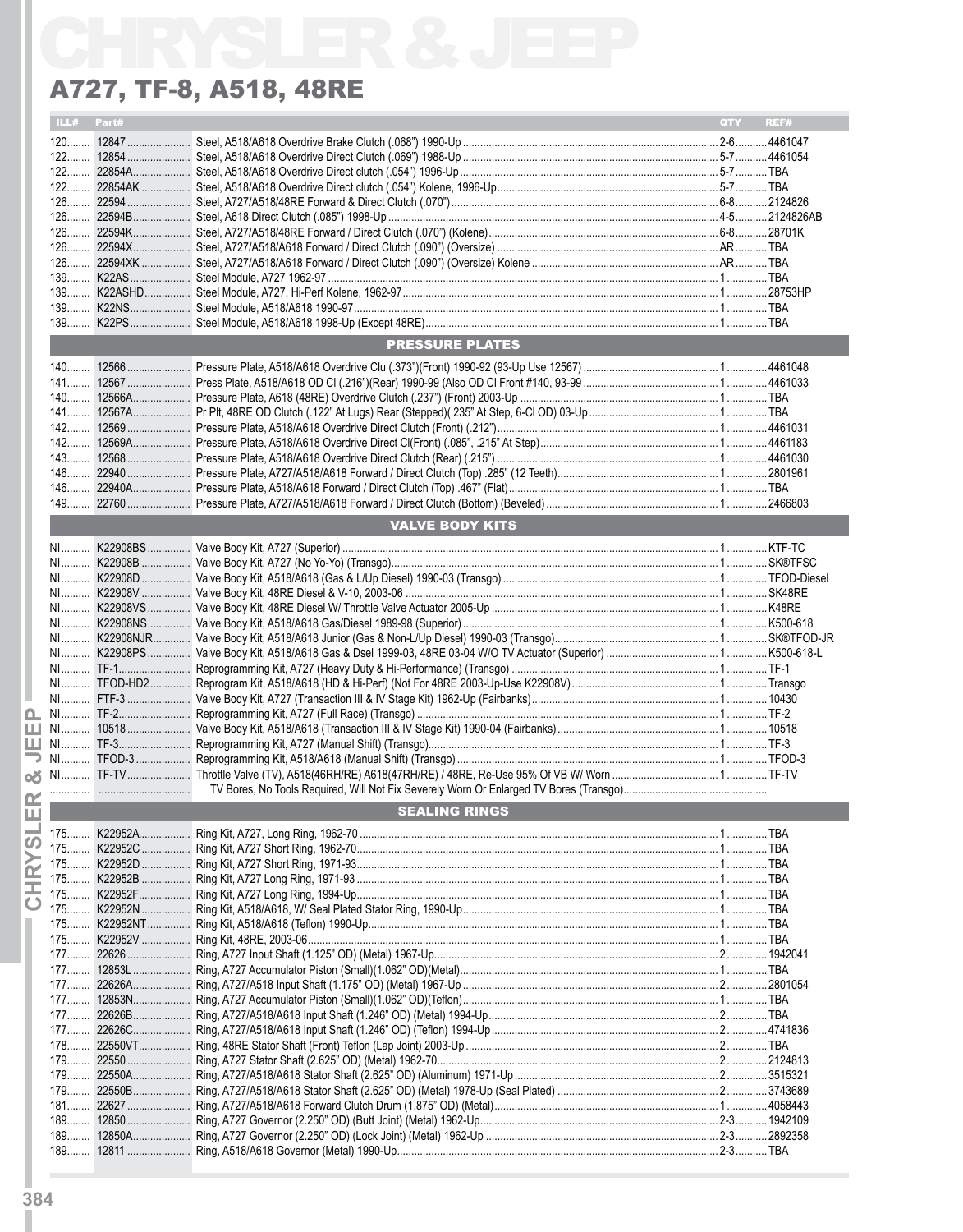| ILL# Part# |                                        | <b>QTY</b> | REF# |
|------------|----------------------------------------|------------|------|
|            |                                        |            |      |
|            |                                        |            |      |
|            |                                        |            |      |
|            |                                        |            |      |
|            |                                        |            |      |
|            |                                        |            |      |
|            |                                        |            |      |
|            |                                        |            |      |
|            | <b>WASHERS &amp; BEARINGS</b>          |            |      |
|            |                                        |            |      |
|            |                                        |            |      |
|            |                                        |            |      |
|            |                                        |            |      |
|            |                                        |            |      |
|            |                                        |            |      |
|            |                                        |            |      |
|            |                                        |            |      |
|            |                                        |            |      |
|            |                                        |            |      |
|            |                                        |            |      |
|            |                                        |            |      |
|            |                                        |            |      |
|            |                                        |            |      |
|            |                                        |            |      |
|            |                                        |            |      |
|            |                                        |            |      |
|            |                                        |            |      |
|            |                                        |            |      |
|            |                                        |            |      |
|            |                                        |            |      |
|            |                                        |            |      |
|            |                                        |            |      |
|            |                                        |            |      |
|            |                                        |            |      |
|            |                                        |            |      |
|            |                                        |            |      |
|            |                                        |            |      |
|            |                                        |            |      |
|            |                                        |            |      |
|            |                                        |            |      |
|            |                                        |            |      |
|            |                                        |            |      |
|            |                                        |            |      |
|            |                                        |            |      |
|            |                                        |            |      |
|            |                                        |            |      |
|            |                                        |            |      |
|            |                                        |            |      |
|            |                                        |            |      |
|            |                                        |            |      |
|            |                                        |            |      |
|            |                                        |            |      |
|            |                                        |            |      |
|            |                                        |            |      |
|            |                                        |            |      |
|            |                                        |            |      |
|            |                                        |            |      |
|            |                                        |            |      |
|            |                                        |            |      |
|            | <b>GASKETS &amp; RUBBER COMPONENTS</b> |            |      |
|            |                                        |            |      |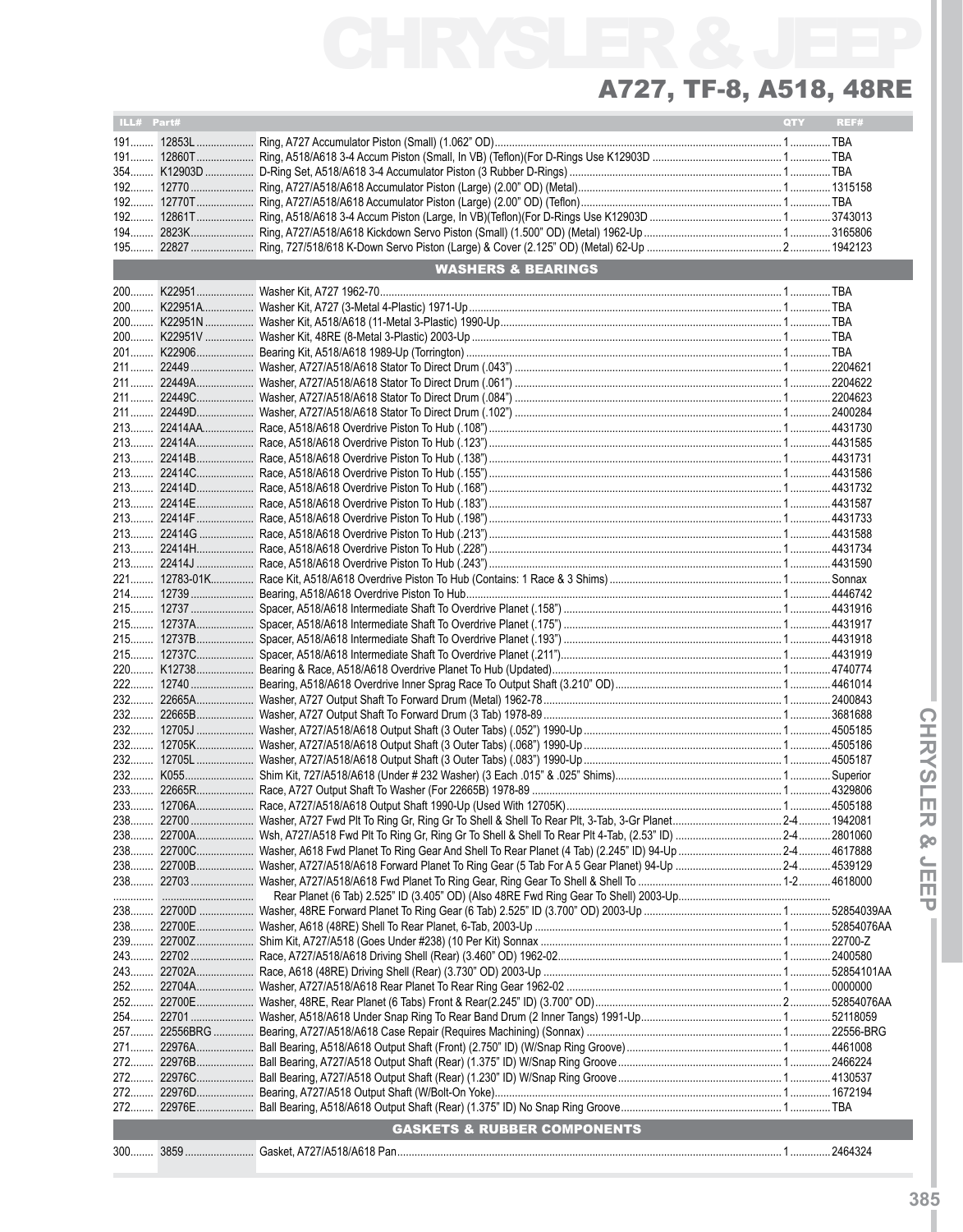|        |            | A727, TF-8, A518, 48RE       |            |      |
|--------|------------|------------------------------|------------|------|
|        | ILL# Part# |                              | <b>OTY</b> | REF# |
|        |            |                              |            |      |
|        |            |                              |            |      |
|        |            |                              |            |      |
| $305D$ |            |                              |            |      |
|        |            |                              |            |      |
|        |            |                              |            |      |
|        |            |                              |            |      |
| $311$  |            |                              |            |      |
| $317$  |            |                              |            |      |
|        |            |                              |            |      |
|        |            |                              |            |      |
|        |            |                              |            |      |
|        |            |                              |            |      |
| $330$  |            |                              |            |      |
|        |            |                              |            |      |
|        |            |                              |            |      |
|        |            |                              |            |      |
|        |            |                              |            |      |
| $336$  |            |                              |            |      |
|        |            |                              |            |      |
|        |            |                              |            |      |
|        |            |                              |            |      |
|        |            |                              |            |      |
| 337    |            |                              |            |      |
|        |            |                              |            |      |
|        |            |                              |            |      |
|        |            |                              |            |      |
|        |            |                              |            |      |
|        |            |                              |            |      |
|        |            |                              |            |      |
|        |            |                              |            |      |
|        |            |                              |            |      |
| $377$  |            |                              |            |      |
|        |            |                              |            |      |
|        |            |                              |            |      |
|        |            |                              |            |      |
|        |            | <b>TECHNICAL MANUALS</b>     |            |      |
|        |            |                              |            |      |
|        |            |                              |            |      |
|        |            |                              |            |      |
|        |            | <b>ELECTRICAL COMPONENTS</b> |            |      |
|        |            |                              |            |      |
|        |            |                              |            |      |
|        |            |                              |            |      |
|        |            |                              |            |      |
|        |            |                              |            |      |
|        |            |                              |            |      |
|        |            |                              |            |      |
|        |            |                              |            |      |
|        |            |                              |            |      |
|        |            |                              |            |      |
|        |            |                              |            |      |
|        |            |                              |            |      |
|        |            |                              |            |      |
|        |            |                              |            |      |
|        |            |                              |            |      |
|        |            |                              |            |      |
|        |            |                              |            |      |
|        |            |                              |            |      |
|        |            |                              |            |      |
|        |            |                              |            |      |
|        |            |                              |            |      |
|        |            |                              |            |      |
|        |            |                              |            |      |
|        |            |                              |            |      |
|        |            |                              |            |      |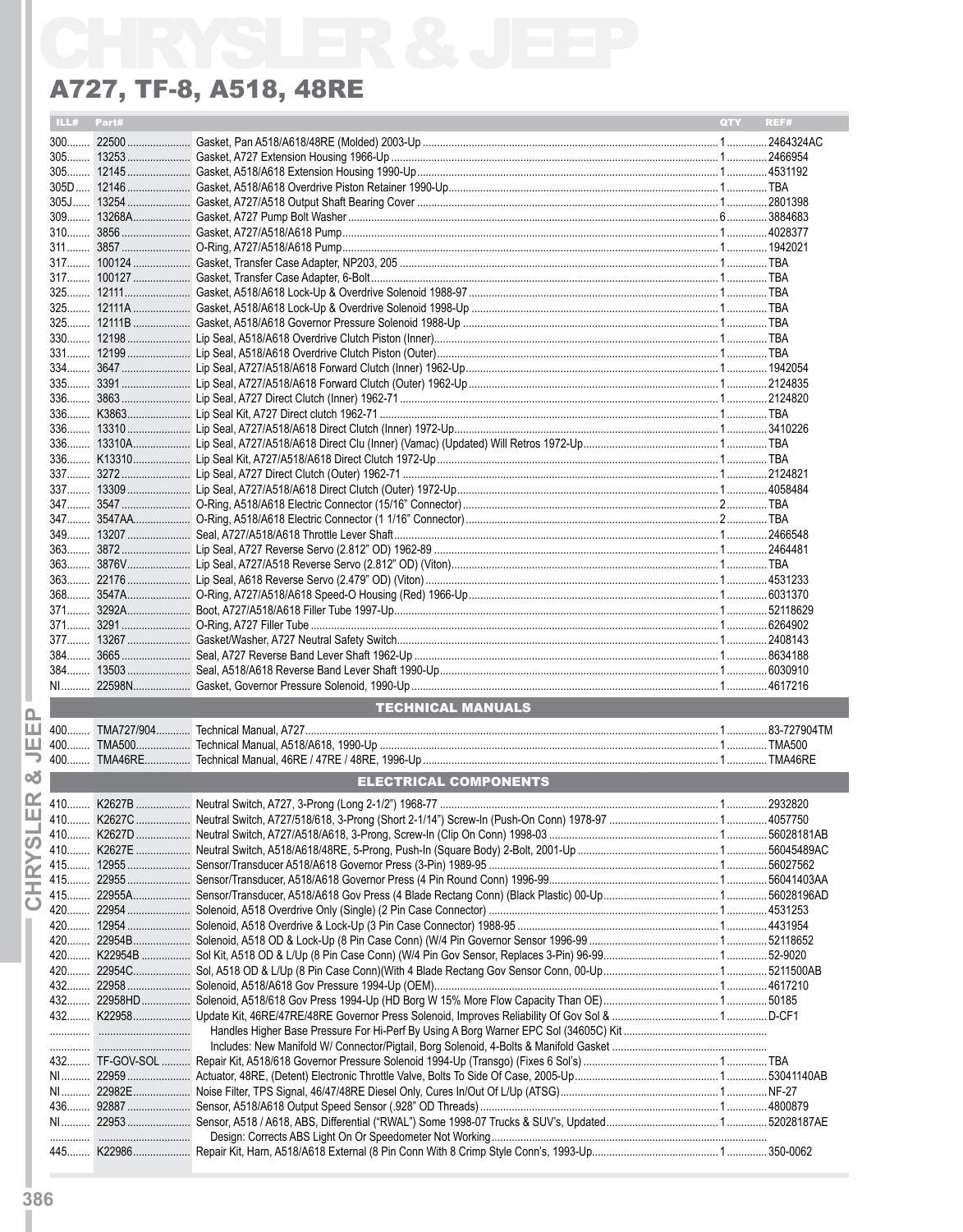| ILL# Part#   |                                             | QTY | REF# |
|--------------|---------------------------------------------|-----|------|
|              |                                             |     |      |
|              | <b>MISCELLANEOUS COMPONENTS</b>             |     |      |
|              |                                             |     |      |
|              |                                             |     |      |
|              |                                             |     |      |
| 487          |                                             |     |      |
| 487          |                                             |     |      |
|              |                                             |     |      |
|              | <b>PUMPS &amp; PUMP COMPONENTS</b>          |     |      |
| $500$        |                                             |     |      |
|              |                                             |     |      |
|              |                                             |     |      |
|              |                                             |     |      |
|              |                                             |     |      |
|              |                                             |     |      |
|              |                                             |     |      |
|              |                                             |     |      |
|              |                                             |     |      |
|              |                                             |     |      |
|              |                                             |     |      |
|              |                                             |     |      |
|              |                                             |     |      |
|              |                                             |     |      |
|              |                                             |     |      |
|              |                                             |     |      |
|              |                                             |     |      |
|              |                                             |     |      |
|              |                                             |     |      |
| $520$        |                                             |     |      |
|              |                                             |     |      |
| 530          |                                             |     |      |
| $530$<br>530 |                                             |     |      |
|              |                                             |     |      |
|              | <b>DRUMS, PISTON KITS &amp; CLUTCH HUBS</b> |     |      |
|              |                                             |     |      |
|              |                                             |     |      |
|              |                                             |     |      |
|              |                                             |     |      |
|              |                                             |     |      |
|              |                                             |     |      |
|              |                                             |     |      |
|              |                                             |     |      |
|              |                                             |     |      |
|              |                                             |     |      |
|              |                                             |     |      |
|              |                                             |     |      |
|              |                                             |     |      |
|              |                                             |     |      |
|              |                                             |     |      |
|              |                                             |     |      |
|              |                                             |     |      |
|              |                                             |     |      |
|              |                                             |     |      |
|              |                                             |     |      |
|              |                                             |     |      |
|              |                                             |     |      |
|              |                                             |     |      |
|              |                                             |     |      |
|              |                                             |     |      |
|              |                                             |     |      |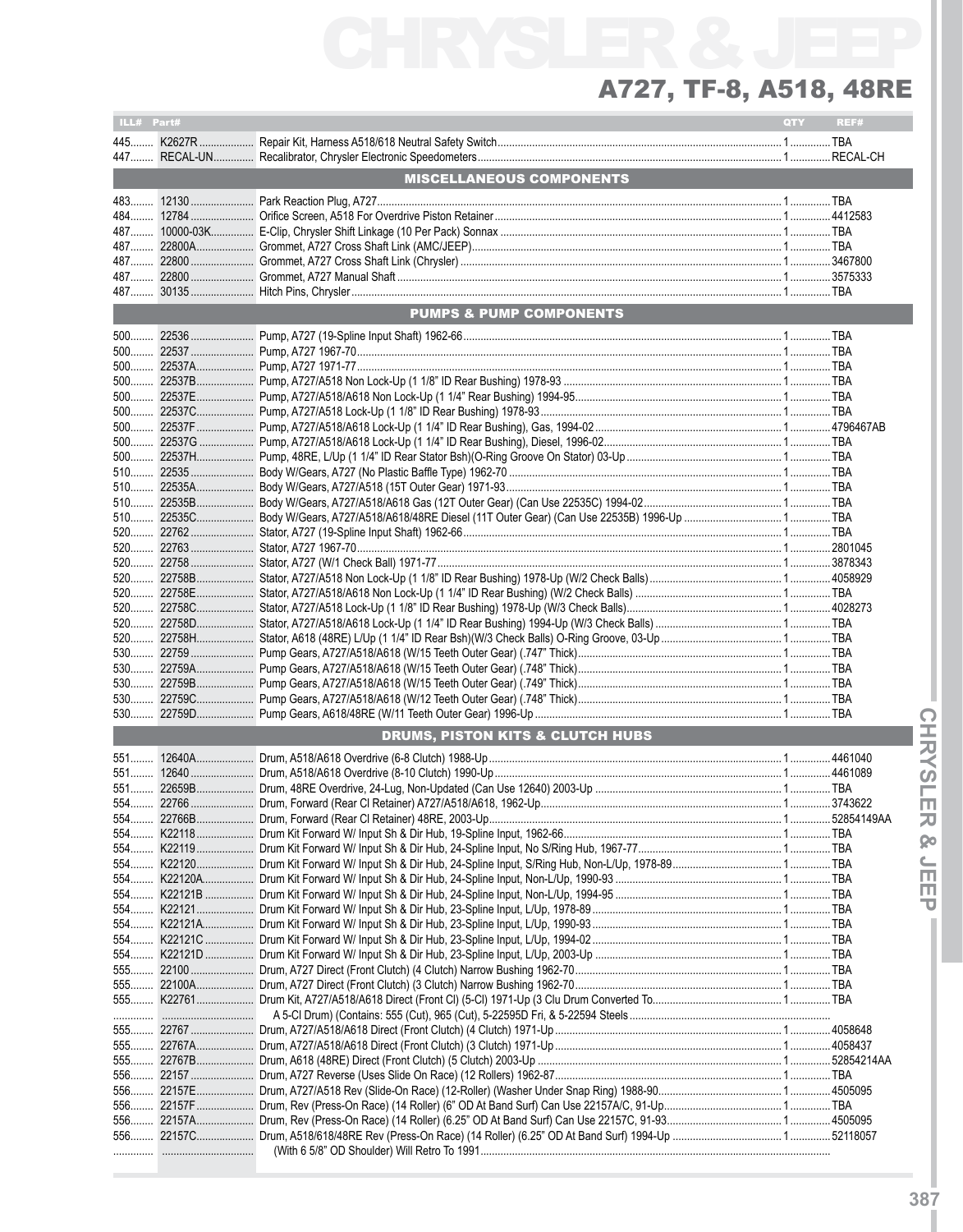| ILL# Part#<br><b>PLANETS, RING GEARS &amp; SUN GEARS</b><br>582 K22134DA Planet Kit, Front, A727/518/618 (4 Gear, Straight Teeth) 2nd Des Spline (Planet & Ring Gr) 76-93  TBA |            |      |
|--------------------------------------------------------------------------------------------------------------------------------------------------------------------------------|------------|------|
|                                                                                                                                                                                | <b>OTY</b> | REF# |
|                                                                                                                                                                                |            |      |
|                                                                                                                                                                                |            |      |
|                                                                                                                                                                                |            |      |
|                                                                                                                                                                                |            |      |
|                                                                                                                                                                                |            |      |
|                                                                                                                                                                                |            |      |
|                                                                                                                                                                                |            |      |
|                                                                                                                                                                                |            |      |
|                                                                                                                                                                                |            |      |
|                                                                                                                                                                                |            |      |
|                                                                                                                                                                                |            |      |
|                                                                                                                                                                                |            |      |
|                                                                                                                                                                                |            |      |
|                                                                                                                                                                                |            |      |
|                                                                                                                                                                                |            |      |
|                                                                                                                                                                                |            |      |
|                                                                                                                                                                                |            |      |
|                                                                                                                                                                                |            |      |
|                                                                                                                                                                                |            |      |
|                                                                                                                                                                                |            |      |
|                                                                                                                                                                                |            |      |
|                                                                                                                                                                                |            |      |
|                                                                                                                                                                                |            |      |
|                                                                                                                                                                                |            |      |
|                                                                                                                                                                                |            |      |
|                                                                                                                                                                                |            |      |
|                                                                                                                                                                                |            |      |
|                                                                                                                                                                                |            |      |
|                                                                                                                                                                                |            |      |
|                                                                                                                                                                                |            |      |
|                                                                                                                                                                                |            |      |
|                                                                                                                                                                                |            |      |
|                                                                                                                                                                                |            |      |
|                                                                                                                                                                                |            |      |
|                                                                                                                                                                                |            |      |
|                                                                                                                                                                                |            |      |
|                                                                                                                                                                                |            |      |
|                                                                                                                                                                                |            |      |
|                                                                                                                                                                                |            |      |
|                                                                                                                                                                                |            |      |
|                                                                                                                                                                                |            |      |
|                                                                                                                                                                                |            |      |
|                                                                                                                                                                                |            |      |
|                                                                                                                                                                                |            |      |
|                                                                                                                                                                                |            |      |
|                                                                                                                                                                                |            |      |
|                                                                                                                                                                                |            |      |
|                                                                                                                                                                                |            |      |
|                                                                                                                                                                                |            |      |
|                                                                                                                                                                                |            |      |
|                                                                                                                                                                                |            |      |
|                                                                                                                                                                                |            |      |
|                                                                                                                                                                                |            |      |
|                                                                                                                                                                                |            |      |
|                                                                                                                                                                                |            |      |
|                                                                                                                                                                                |            |      |
|                                                                                                                                                                                |            |      |
|                                                                                                                                                                                |            |      |
|                                                                                                                                                                                |            |      |
|                                                                                                                                                                                |            |      |
|                                                                                                                                                                                |            |      |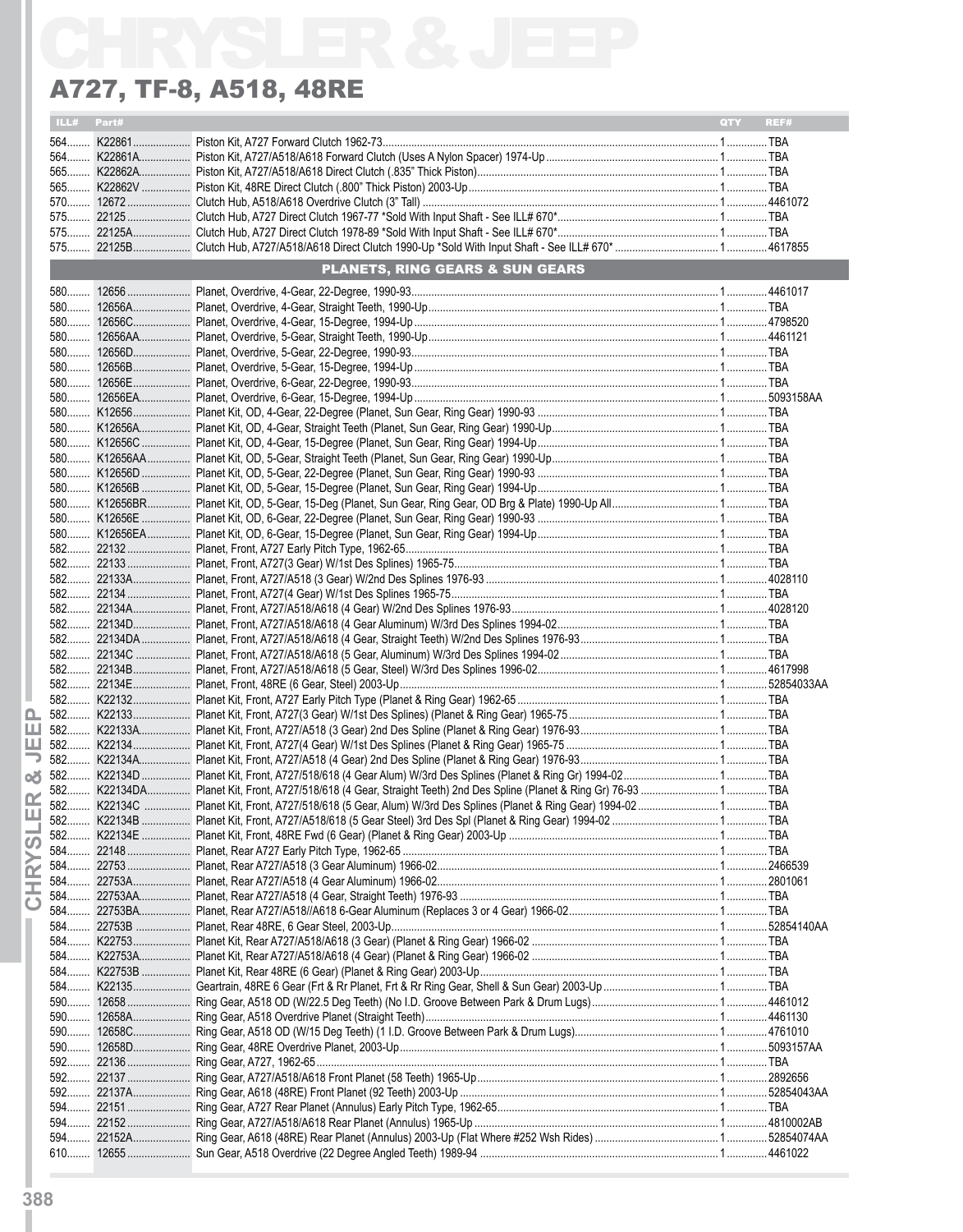| ILL# Part# |                                      | QTY | REF# |
|------------|--------------------------------------|-----|------|
|            |                                      |     |      |
|            |                                      |     |      |
|            |                                      |     |      |
|            |                                      |     |      |
|            |                                      |     |      |
|            | <b>SHELLS &amp; SUPPORTS</b>         |     |      |
| 622        |                                      |     |      |
|            |                                      |     |      |
|            |                                      |     |      |
|            |                                      |     |      |
|            |                                      |     |      |
| 634        |                                      |     |      |
|            |                                      |     |      |
|            |                                      |     |      |
|            |                                      |     |      |
|            |                                      |     |      |
|            | <b>SPRAGS &amp; ONE WAY CLUTCHES</b> |     |      |
|            |                                      |     |      |
|            |                                      |     |      |
|            |                                      |     |      |
| $660$      |                                      |     |      |
| 664        |                                      |     |      |
|            |                                      |     |      |
|            |                                      |     |      |
|            |                                      |     |      |
|            |                                      |     |      |
|            |                                      |     |      |
|            | <b>SHAFTS</b>                        |     |      |
|            |                                      |     |      |
|            |                                      |     |      |
|            |                                      |     |      |
|            |                                      |     |      |
|            |                                      |     |      |
|            |                                      |     |      |
|            |                                      |     |      |
|            |                                      |     |      |
|            |                                      |     |      |
|            |                                      |     |      |
|            |                                      |     |      |
|            |                                      |     |      |
|            |                                      |     |      |
|            |                                      |     |      |
|            |                                      |     |      |
|            |                                      |     |      |
|            |                                      |     |      |
|            |                                      |     |      |
|            |                                      |     |      |
|            |                                      |     |      |
| 678        |                                      |     |      |
| 678        |                                      |     |      |
|            |                                      |     |      |
|            |                                      |     |      |
|            |                                      |     |      |
| 678        |                                      |     |      |
|            |                                      |     |      |
|            |                                      |     |      |
|            |                                      |     |      |
|            |                                      |     |      |
| 678        |                                      |     |      |
| 678        |                                      |     |      |
|            |                                      |     |      |
|            |                                      |     |      |
|            |                                      |     |      |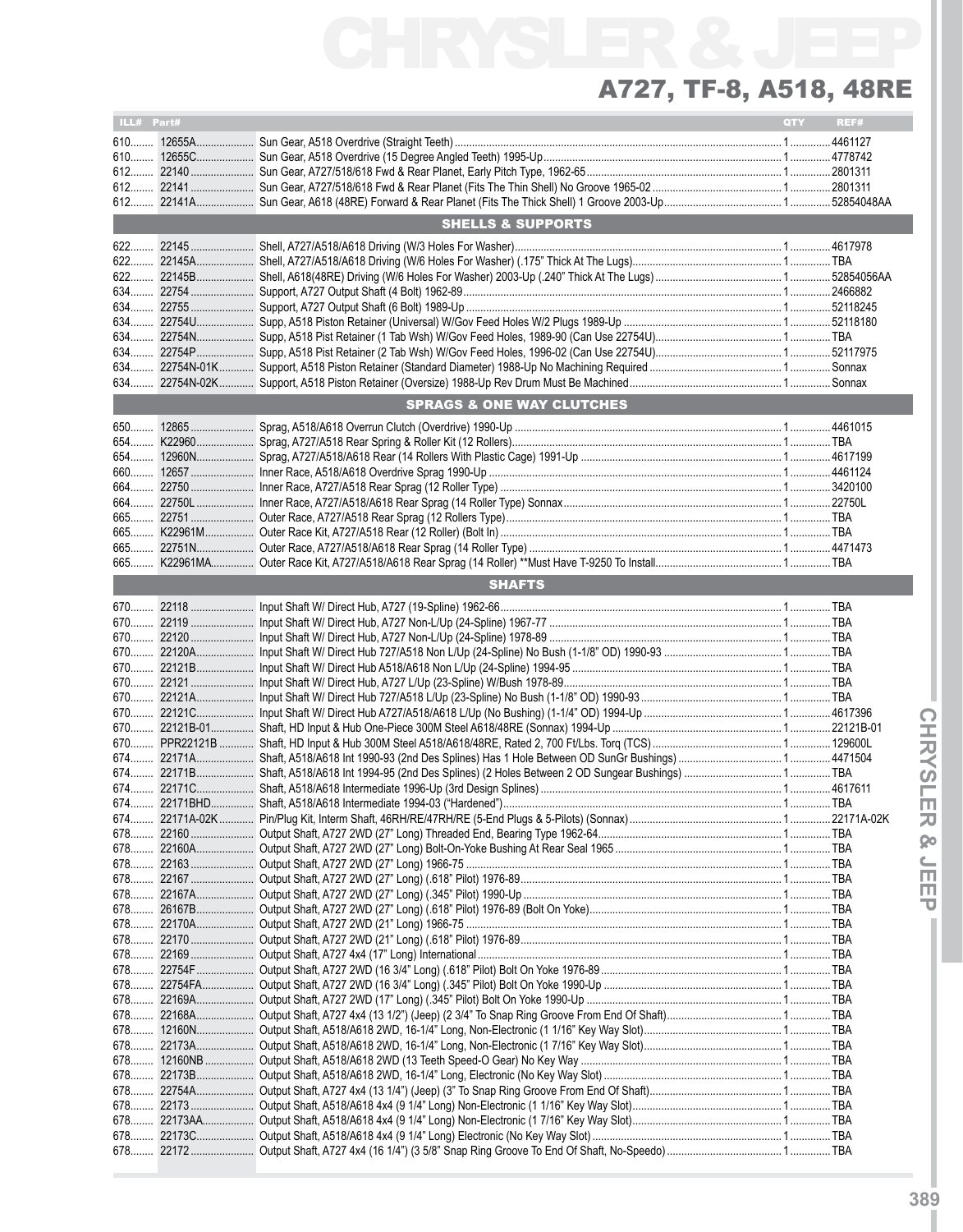|            | A727, TF-8, A518, 48RE          |                    |
|------------|---------------------------------|--------------------|
| ILL# Part# |                                 | <b>QTY</b><br>REF# |
|            |                                 |                    |
|            |                                 |                    |
|            |                                 |                    |
|            |                                 |                    |
|            |                                 |                    |
|            |                                 |                    |
|            |                                 |                    |
|            |                                 |                    |
|            | <b>GOVERNORS</b>                |                    |
|            |                                 |                    |
|            |                                 |                    |
|            |                                 |                    |
|            |                                 |                    |
|            |                                 |                    |
|            |                                 |                    |
|            |                                 |                    |
|            |                                 |                    |
|            |                                 |                    |
|            |                                 |                    |
|            |                                 |                    |
|            |                                 |                    |
|            |                                 |                    |
|            |                                 |                    |
|            | <b>VALVE BODIES (DACCO VB#)</b> |                    |
|            |                                 |                    |
|            |                                 |                    |
|            |                                 |                    |
|            |                                 |                    |
|            |                                 |                    |
|            |                                 |                    |
|            |                                 |                    |
|            |                                 |                    |
|            |                                 |                    |
|            |                                 |                    |
|            |                                 |                    |
|            |                                 |                    |
|            | <b>VALVE BODIES</b>             |                    |
|            |                                 |                    |
|            |                                 |                    |
|            |                                 |                    |
|            |                                 |                    |
|            |                                 |                    |
|            |                                 |                    |
|            |                                 |                    |
|            |                                 |                    |
|            |                                 |                    |
|            |                                 |                    |
|            |                                 |                    |
|            |                                 |                    |
|            |                                 |                    |
|            |                                 |                    |
|            |                                 |                    |
|            |                                 |                    |
|            | <b>VALVE BODY COMPONENTS</b>    |                    |
|            |                                 |                    |
|            |                                 |                    |
|            |                                 |                    |
|            |                                 |                    |
|            |                                 |                    |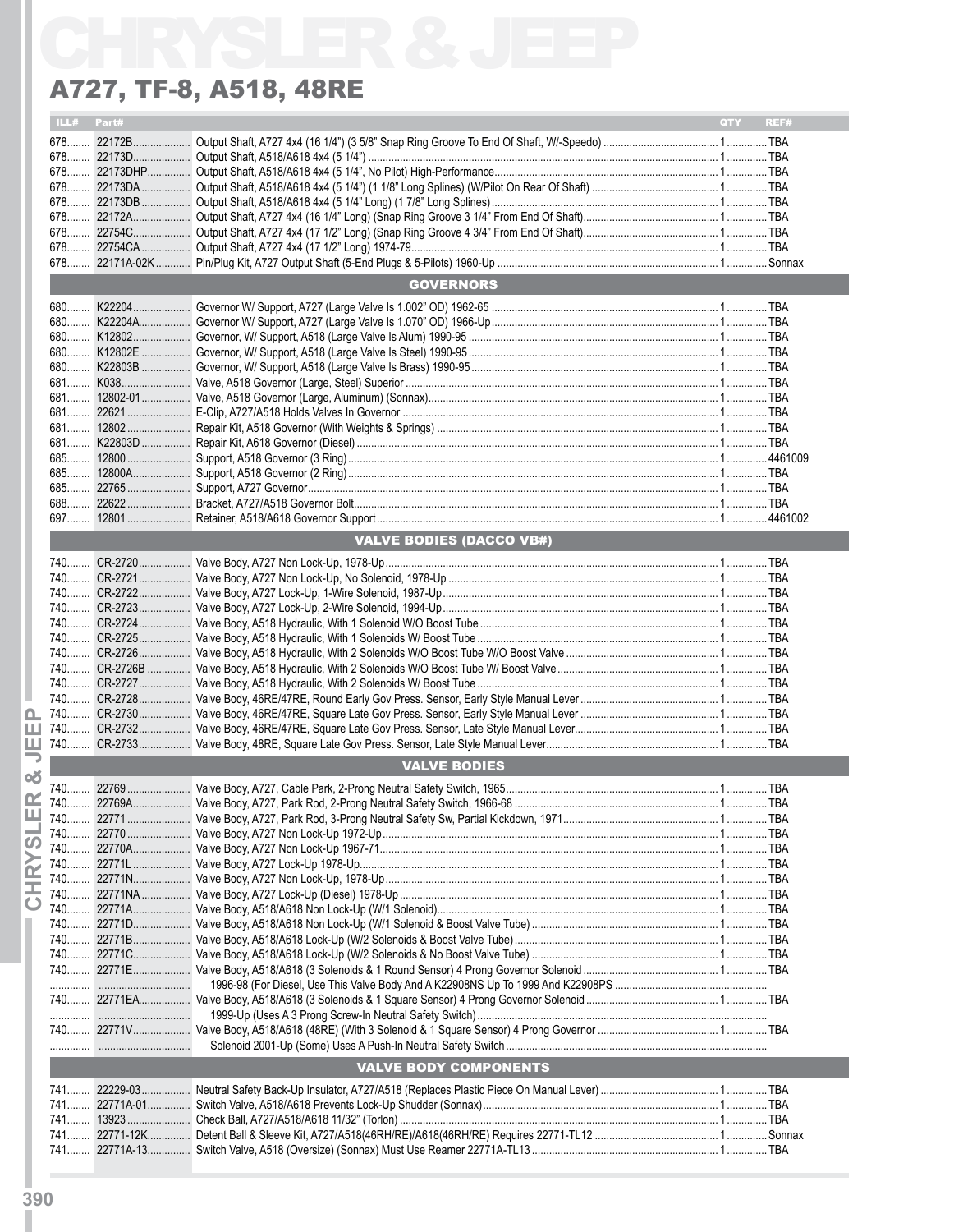۰

| ILL# Part# |                                          | <b>QTY</b> | REF# |
|------------|------------------------------------------|------------|------|
|            |                                          |            |      |
|            |                                          |            |      |
|            |                                          |            |      |
|            |                                          |            |      |
|            |                                          |            |      |
|            |                                          |            |      |
|            |                                          |            |      |
|            |                                          |            |      |
|            |                                          |            |      |
|            |                                          |            |      |
|            |                                          |            |      |
|            |                                          |            |      |
|            |                                          |            |      |
|            |                                          |            |      |
|            |                                          |            |      |
|            |                                          |            |      |
|            |                                          |            |      |
|            |                                          |            |      |
|            | <b>CASES, PANS &amp; CASE COMPONENTS</b> |            |      |
|            |                                          |            |      |
|            |                                          |            |      |
|            |                                          |            |      |
|            |                                          |            |      |
|            |                                          |            |      |
|            |                                          |            |      |
|            |                                          |            |      |
|            |                                          |            |      |
|            |                                          |            |      |
|            |                                          |            |      |
|            |                                          |            |      |
|            |                                          |            |      |
|            |                                          |            |      |
|            |                                          |            |      |
|            |                                          |            |      |
|            |                                          |            |      |
|            |                                          |            |      |
|            |                                          |            |      |
|            |                                          |            |      |
|            |                                          |            |      |
|            |                                          |            |      |
|            |                                          |            |      |
|            |                                          |            |      |
|            |                                          |            |      |
|            |                                          |            |      |
|            |                                          |            |      |
|            |                                          |            |      |
|            |                                          |            |      |
|            |                                          |            |      |
|            |                                          |            |      |
|            |                                          |            |      |
|            |                                          |            |      |
|            |                                          |            |      |
|            |                                          |            |      |
|            |                                          |            |      |
|            |                                          |            |      |
|            |                                          |            |      |
|            |                                          |            |      |
|            |                                          |            |      |
|            |                                          |            |      |
|            |                                          |            |      |
|            |                                          |            |      |
|            |                                          |            |      |
|            |                                          |            |      |
|            |                                          |            |      |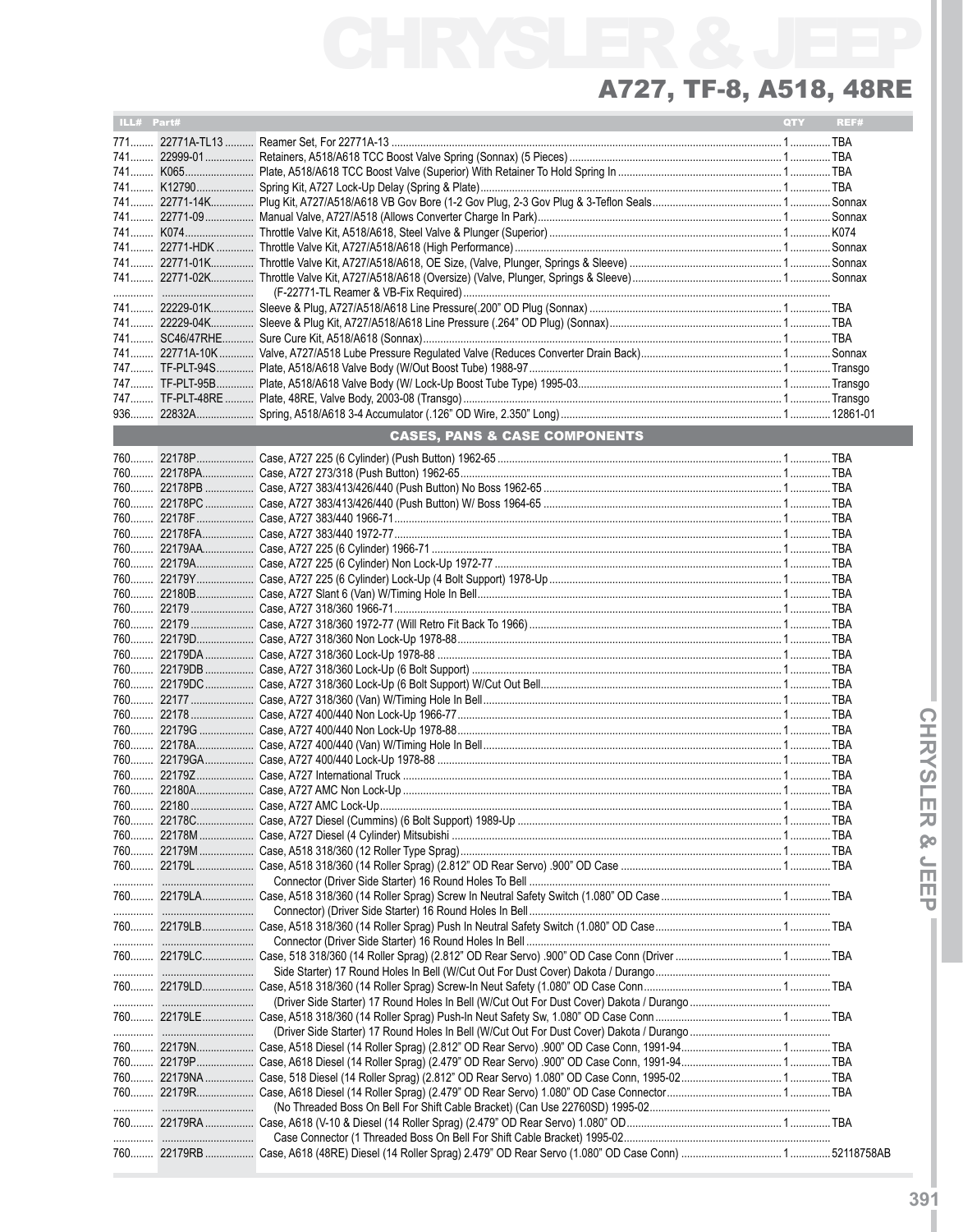|       |            | A727, TF-8, A518, 48RE                               |     |      |
|-------|------------|------------------------------------------------------|-----|------|
|       | ILL# Part# |                                                      | QTY | REF# |
|       |            |                                                      |     |      |
|       |            |                                                      |     |      |
|       |            |                                                      |     |      |
|       |            |                                                      |     |      |
|       |            |                                                      |     |      |
|       |            |                                                      |     |      |
|       |            |                                                      |     |      |
|       |            |                                                      |     |      |
|       |            |                                                      |     |      |
|       |            |                                                      |     |      |
|       |            |                                                      |     |      |
|       |            |                                                      |     |      |
|       |            |                                                      |     |      |
|       |            |                                                      |     |      |
|       |            |                                                      |     |      |
|       |            |                                                      |     |      |
|       |            |                                                      |     |      |
|       |            |                                                      |     |      |
|       |            | <b>EXTENSION HOUSINGS &amp; OVERDRIVE ASSEMBLIES</b> |     |      |
|       |            |                                                      |     |      |
|       |            |                                                      |     |      |
|       |            |                                                      |     |      |
|       |            |                                                      |     |      |
|       |            |                                                      |     |      |
|       |            |                                                      |     |      |
|       |            |                                                      |     |      |
|       |            |                                                      |     |      |
|       |            |                                                      |     |      |
|       |            |                                                      |     |      |
|       |            |                                                      |     |      |
|       |            |                                                      |     |      |
|       |            |                                                      |     |      |
|       |            |                                                      |     |      |
|       |            |                                                      |     |      |
|       |            |                                                      |     |      |
|       |            |                                                      |     |      |
|       |            |                                                      |     |      |
|       |            |                                                      |     |      |
|       |            |                                                      |     |      |
|       |            |                                                      |     |      |
|       |            |                                                      |     |      |
|       |            |                                                      |     |      |
|       |            |                                                      |     |      |
|       |            |                                                      |     |      |
|       |            |                                                      |     |      |
|       |            |                                                      |     |      |
|       |            |                                                      |     |      |
|       |            |                                                      |     |      |
|       |            |                                                      |     |      |
|       |            |                                                      |     |      |
|       |            |                                                      |     |      |
|       |            | <b>SPEEDO COMPONENTS &amp; SNAP RINGS</b>            |     |      |
|       |            |                                                      |     |      |
| $774$ |            |                                                      |     |      |
|       |            |                                                      |     |      |
|       |            |                                                      |     |      |
|       |            |                                                      |     |      |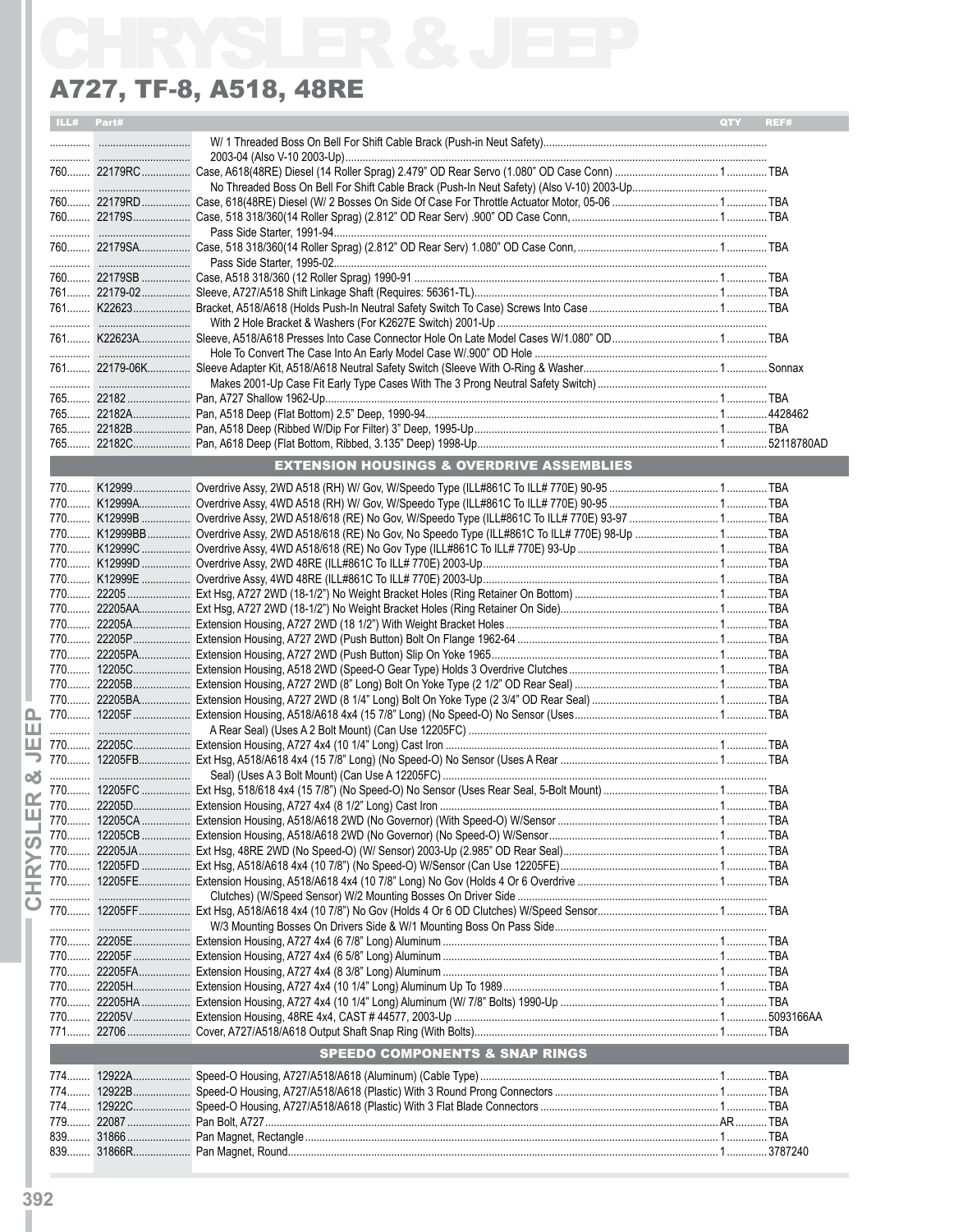| ILL# Part# |                                                          | QTY | REF# |
|------------|----------------------------------------------------------|-----|------|
|            |                                                          |     |      |
|            |                                                          |     |      |
|            |                                                          |     |      |
|            |                                                          |     |      |
|            |                                                          |     |      |
|            |                                                          |     |      |
|            |                                                          |     |      |
|            |                                                          |     |      |
|            |                                                          |     |      |
|            |                                                          |     |      |
|            |                                                          |     |      |
|            |                                                          |     |      |
|            |                                                          |     |      |
|            |                                                          |     |      |
|            |                                                          |     |      |
|            |                                                          |     |      |
|            |                                                          |     |      |
|            |                                                          |     |      |
|            |                                                          |     |      |
|            |                                                          |     |      |
|            |                                                          |     |      |
|            |                                                          |     |      |
|            |                                                          |     |      |
|            |                                                          |     |      |
|            |                                                          |     |      |
|            |                                                          |     |      |
|            |                                                          |     |      |
|            |                                                          |     |      |
| 884        |                                                          |     |      |
|            |                                                          |     |      |
|            |                                                          |     |      |
|            |                                                          |     |      |
|            |                                                          |     |      |
|            |                                                          |     |      |
|            |                                                          |     |      |
|            |                                                          |     |      |
|            |                                                          |     |      |
|            |                                                          |     |      |
|            |                                                          |     |      |
|            |                                                          |     |      |
|            |                                                          |     |      |
|            | <b>SERVOS, ACCUMULATORS, LINKAGE &amp; MISCELLANEOUS</b> |     |      |
|            |                                                          |     |      |
|            |                                                          |     |      |
|            |                                                          |     |      |
|            |                                                          |     |      |
|            |                                                          |     |      |
|            |                                                          |     |      |
|            |                                                          |     |      |
|            |                                                          |     |      |
|            |                                                          |     |      |
|            |                                                          |     |      |
|            |                                                          |     |      |
|            |                                                          |     |      |
|            |                                                          |     |      |
| $912$      |                                                          |     |      |
| $912$      |                                                          |     |      |
|            |                                                          |     |      |
|            |                                                          |     |      |
| 912        |                                                          |     |      |
| $913$      |                                                          |     |      |
|            |                                                          |     |      |
|            |                                                          |     |      |
|            |                                                          |     |      |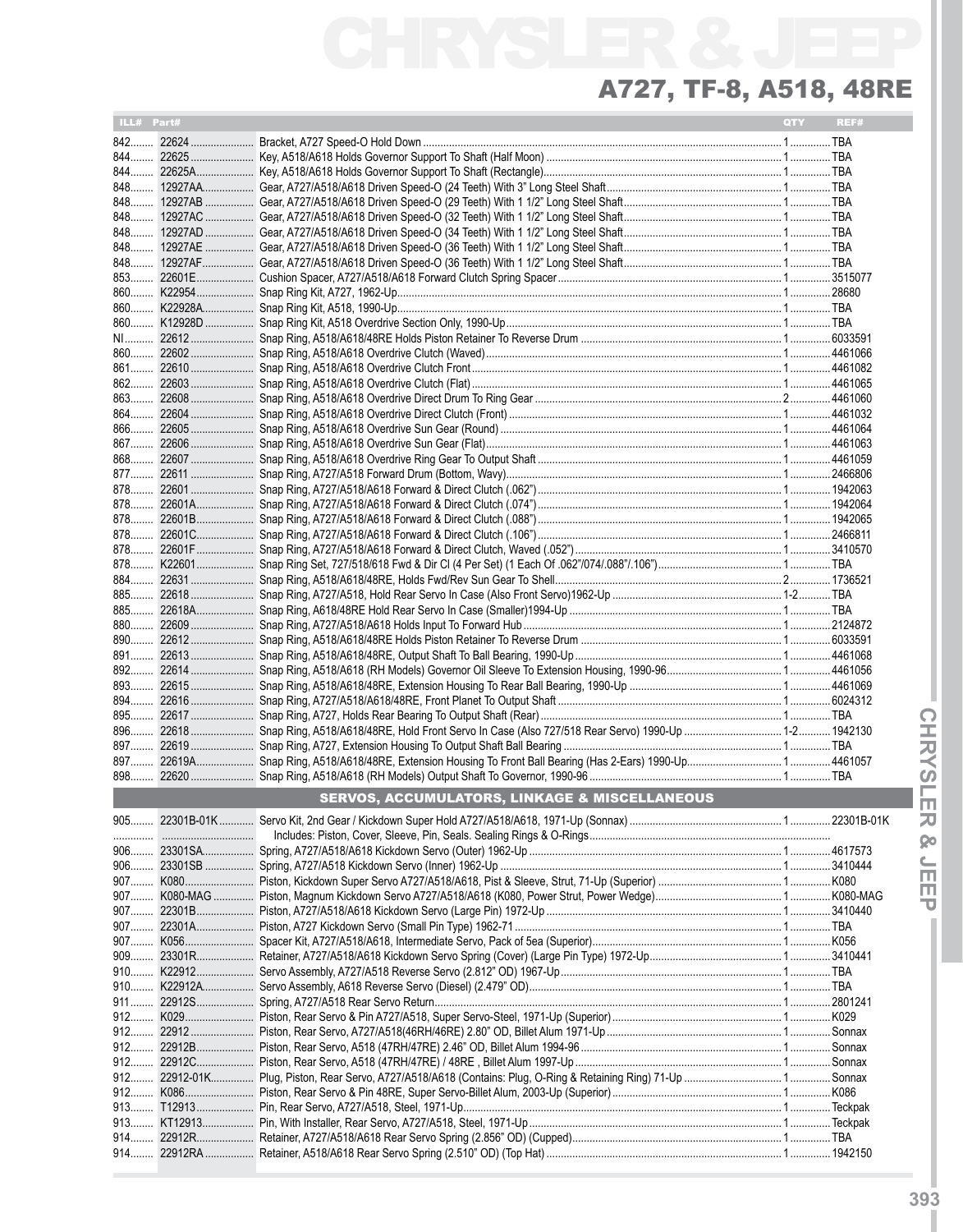| ILL#<br>Part# | QTY | REF# |
|---------------|-----|------|
|               |     |      |
|               |     |      |
|               |     |      |
|               |     |      |
|               |     |      |
|               |     |      |
|               |     |      |
|               |     |      |
|               |     |      |
|               |     |      |
|               |     |      |
|               |     |      |
|               |     |      |
|               |     |      |
|               |     |      |
|               |     |      |
|               |     |      |
|               |     |      |
|               |     |      |
|               |     |      |
|               |     |      |
|               |     |      |
|               |     |      |
|               |     |      |
|               |     |      |
|               |     |      |
|               |     |      |
|               |     |      |
|               |     |      |
|               |     |      |
|               |     |      |
|               |     |      |
|               |     |      |
|               |     |      |
|               |     |      |
|               |     |      |
|               |     |      |
|               |     |      |
|               |     |      |
|               |     |      |
|               |     |      |
|               |     |      |
|               |     |      |
|               |     |      |
|               |     |      |
|               |     |      |
|               |     |      |
|               |     |      |
| 996………        |     |      |
| 996           |     |      |
|               |     |      |
| 996           |     |      |
| 996           |     |      |
| 996           |     |      |
| 996           |     |      |
| .             |     |      |
|               |     |      |
|               |     |      |
|               |     |      |
|               |     |      |
|               |     |      |
|               |     |      |
|               |     |      |